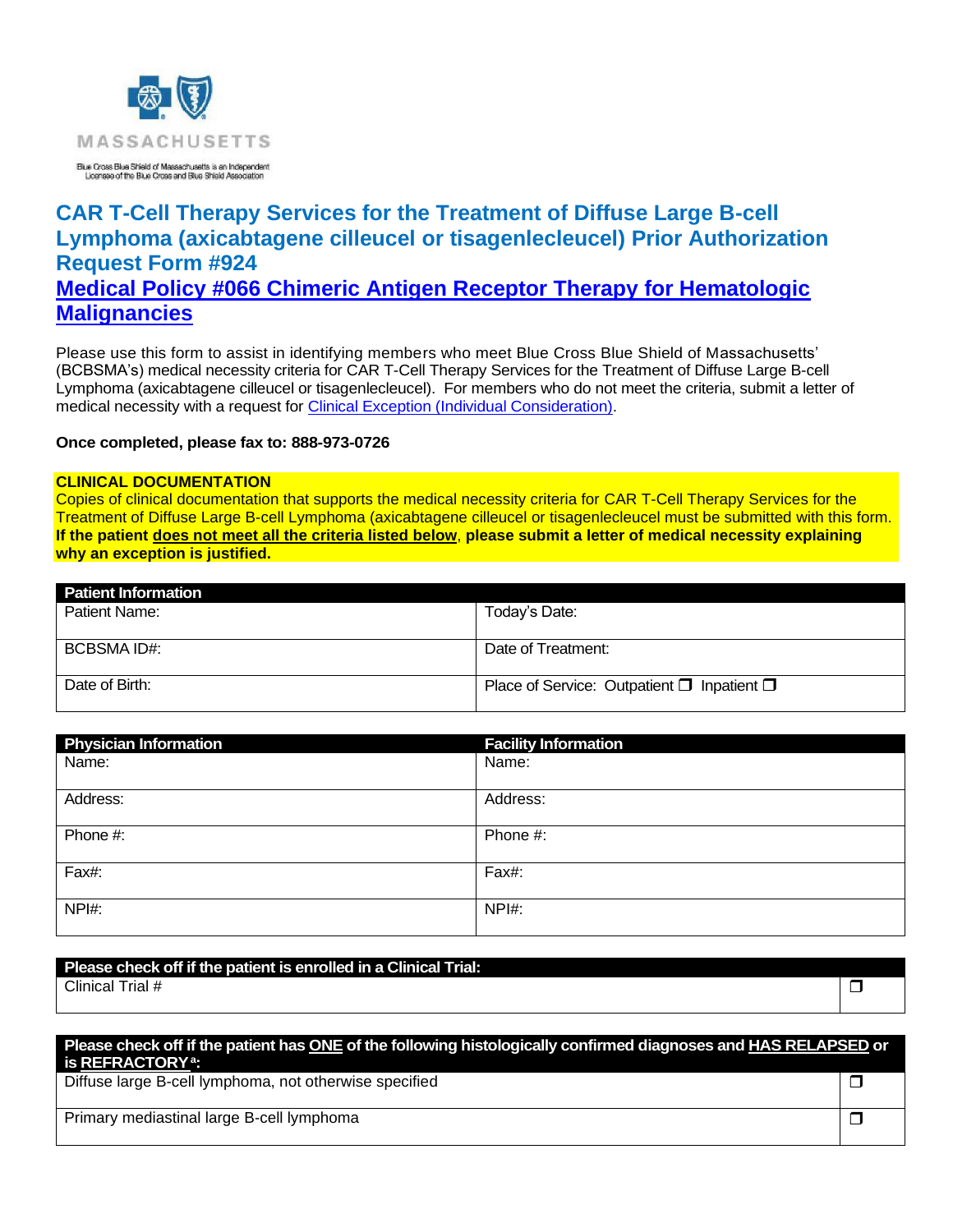| High-grade B-cell lymphomab                                    |  |
|----------------------------------------------------------------|--|
| Diffuse large B-cell lymphoma arising from follicular lymphoma |  |

a Relapsed or refractory disease, defined as progression after 2 or more lines of systemic therapy (which may or may not include therapy supported by autologous cell transplant).

**b** Tisagenlecleucel intravenous infusion is considered investigational for the treatment of relapsed or refractory primary mediastinal large B-cell lymphoma.

| Please check off that the patient meets ALL the following criteria:                                                                                                                                               |        |
|-------------------------------------------------------------------------------------------------------------------------------------------------------------------------------------------------------------------|--------|
| Adult (age $\geq$ 18) at the time of infusion                                                                                                                                                                     | $\Box$ |
| Received adequate prior therapy including all of the following:                                                                                                                                                   | П      |
| Anti-CD20 monoclonal antibody for CD20-positive tumor<br>$\bullet$                                                                                                                                                |        |
| Anthracycline-containing chemotherapy regimen<br>$\bullet$                                                                                                                                                        |        |
| For subjects with transformed follicular lymphoma, prior chemotherapy for follicular lymphoma and<br>$\bullet$<br>subsequently have chemorefractory disease after transformation to diffuse large B-cell lymphoma |        |
| If patient has a history of allogeneic stem cell transplant, has no signs of active graft versus host disease                                                                                                     | П      |
| No active autoimmune disease requiring systemic immunosuppression                                                                                                                                                 | $\Box$ |
| Has adequate organ and bone marrow function as determined by the treating oncologist/hematologist with no<br>significant deterioration in organ function expected within 4 weeks after apheresis                  | $\Box$ |
| Has not received prior FDA approved, CD19-directed, chimeric antigen receptor T therapy, AND                                                                                                                      | $\Box$ |
| Does not have primary central nervous system lymphoma.                                                                                                                                                            | П      |

| Please check off if the facility is part of Risk Evaluation and Mitigation Strategy (REMS)                  |        |
|-------------------------------------------------------------------------------------------------------------|--------|
| The facility delivering the therapy is certified by Kite Pharma that it has an adequate REMS protocol (Risk | $\Box$ |
| Evaluation and Mitigation Strategy) to address a cytokine release syndrome and neurotoxicity                |        |
|                                                                                                             |        |

**Note:** Other adoptive immunotherapy, using adoptive cellular therapy for the administration of cytotoxic T-lymphocytes, cytokine-induced killer cells, tumor-infiltrating lymphocytes, antigen-loaded autologous dendritic cells, or geneticallyengineered T-cells is considered **[INVESTIGATIONAL](https://www.bluecrossma.org/medical-policies/sites/g/files/csphws2091/files/acquiadam-assets/Definition%20of%20Med%20Nec%20Inv%20Not%20Med%20Nec%20prn.pdf#page=1)**.

## **CPT CODES/ HCPCS CODES/ ICD CODES**

| <b>HCPCS</b> | <b>Code Description</b>                                                                               |    |
|--------------|-------------------------------------------------------------------------------------------------------|----|
| codes:       |                                                                                                       |    |
| C9399        | Unclassified drugs or biologicals                                                                     |    |
| J3490        | Unclassified drugs                                                                                    |    |
| J3590        | Unclassified biologics                                                                                |    |
| J9999        | Not otherwise classified, antineoplastic drugs                                                        | ×. |
| Q2041        | Axicabtagene Ciloleucel, up to 200 Million Autologous Anti-CD19 CAR T Cells, Including                | П  |
|              | Leukapheresis And Dose Preparation Procedures, Per Infusion                                           |    |
| Q2042        | Tisagenlecleucel, up to 600 million car-positive viable t cells, including leukapheresis and dose     | ×. |
|              | preparation procedures, per therapeutic dose                                                          |    |
| S2107        | Adoptive immunotherapy, i.e., development of specific anti-tumor reactivity (e.g., tumor infiltrating | ×. |
|              | lymphocyte therapy) per course of treatment                                                           |    |

### **Providers should enter the relevant diagnosis code(s) below:**

| l Code | УШ<br>$\sim$ |  |
|--------|--------------|--|
|        |              |  |
|        |              |  |